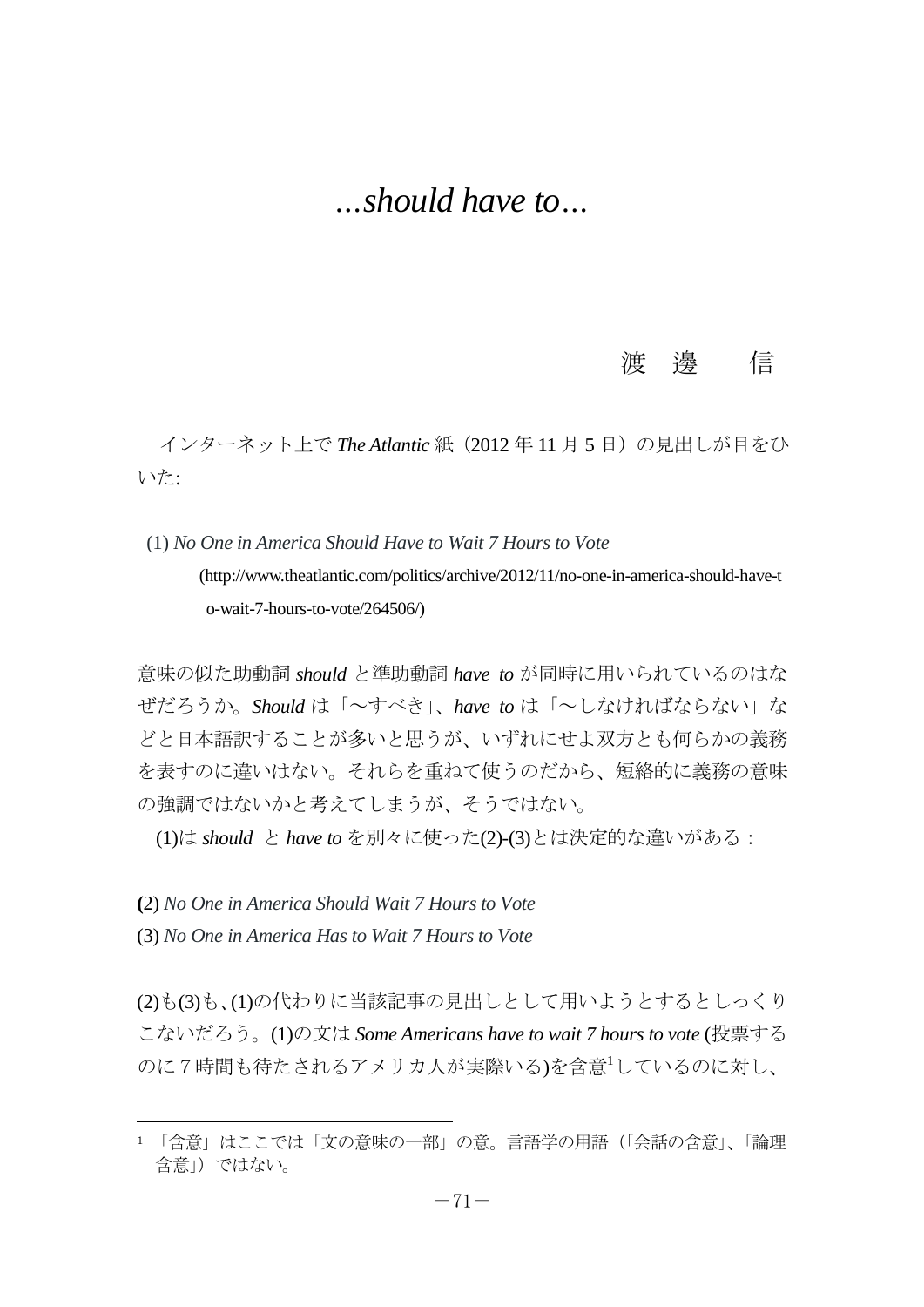(2)-(3)にはそのような意味は必ずしもないからである。記事本文には、以下 のような記述がありこの見出しの含意が明示されている:

**(4)** *For example, what happened this weekend in Florida is simply unacceptable. According to a local election official interviewed by CBS News' Phil Hirschkorn, the last "early voter" in line for Saturday's truncated early voting in Palm Beach County finally got to cast a ballot at 2:30 a.m. Sunday morning, which means that voter waited in line for more than seven hours. In Miami, another traditional Democratic stronghold, the wait was [said](http://miami.cbslocal.com/2012/11/03/last-day-of-early-voting-opens-in-miami-dade/) to be nearly as long. On Sunday, voters all over the state were begging judges and county officials for more time to vote.*

**(**[http://www.theatlantic.com/politics/archive/2012/11/no-one-in-america-should-have-to-wa](http://www.theatlantic.com/politics/archive/2012/11/no-one-in-america-should-have-to-wait-7-hours-to-vote/264506/) [it-7-hours-to-vote/264506/\)](http://www.theatlantic.com/politics/archive/2012/11/no-one-in-america-should-have-to-wait-7-hours-to-vote/264506/)

同様の例を2つあげておこう:

- (5) No child should have to spend the holidays in a homeless shelter, but that is the reality for a growing number of New York families More than 20,000 children are living in shelters this holiday season, 20% more than last year, according to "NYC Children: Homeless for the Holidays," a new Citizens' Committee for Children report (*New York Daily News*. Sunday, December 23, 2012, 4:00 a.m. http://www.nydailynews.com/new-york/nyc-families-face-growing-threat -homelessness-article-1.1224847)
- (6) No family should have to set aside a college acceptance letter because they don't have the money.

(https://twitter.com/BarackObama/status/247809841769353216)

(5) は *New York Daily News* 紙の見出し。*No…should have*…を含む節(1 重下線 部)は *there are children who have to spend the holidays in a homeless shelter*(クリ スマスから年末・年始にかけてホームレス・シェルターで過ごさなければな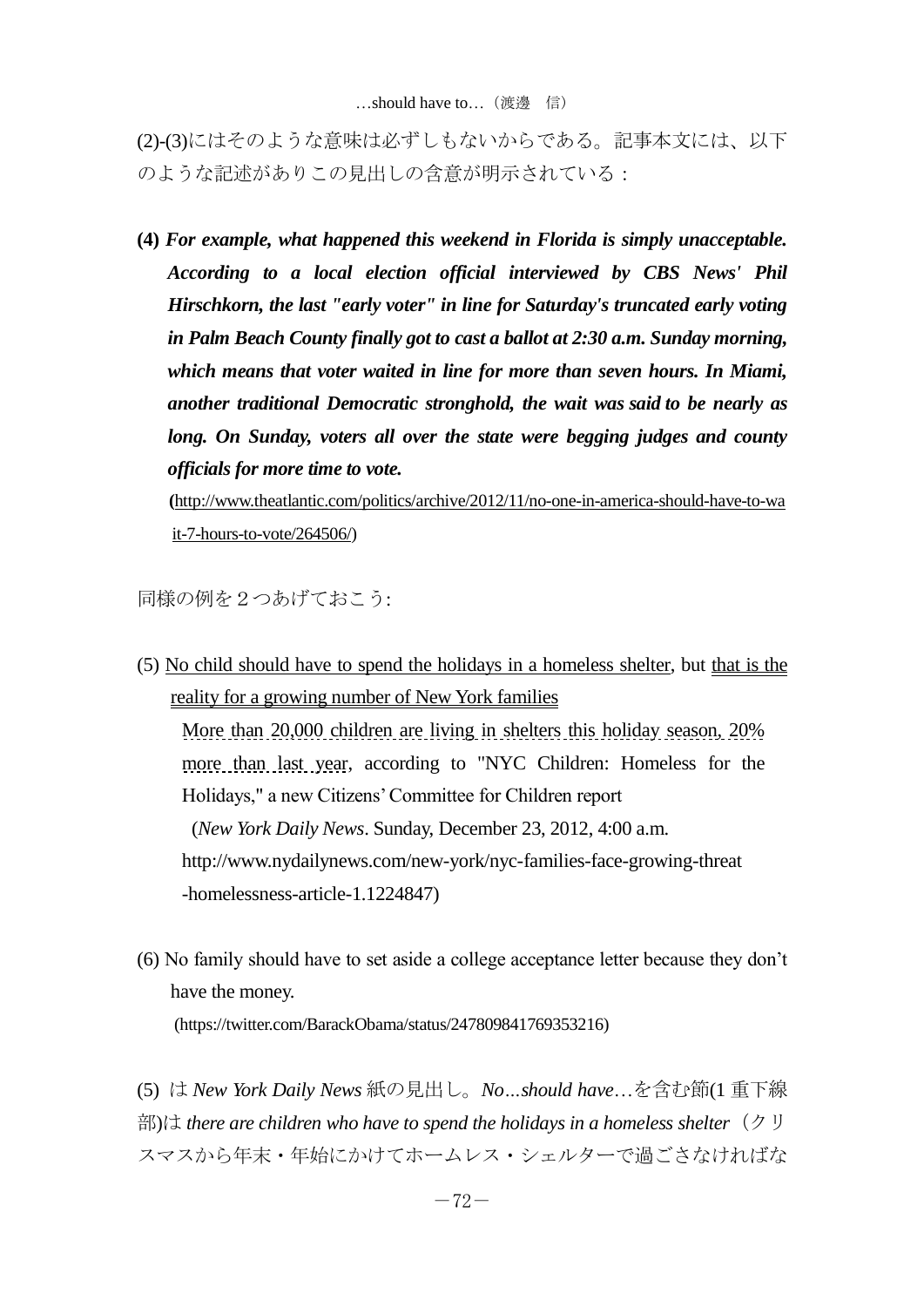らない子供たちがいること)を含意しておりこの含意は後続する文(2 重下 線部と破下線部)で明示されている。特に 2 重下線部に現れる *that* はこの含 意自体を指示しているものと思われる。(6)はオバマ大統領のツイッターでの つぶやき。含意は *There are American families that have to set aside a college acceptance letter because they don't have the money* (子供が大学に合格しても進 学させられないアメリカ人家庭があること)でこれはつぶやき当時のアメリカ 社会の現状と合致する。

*Shouldn't have to* を含む文にも同様の含意があるようだ。*Debate Politics* と いうウェブ・サイトから以下の文を引用する:

(7) *I shouldn't have to ask*.

*Debate Politics*:

<http://www.debatepolitics.com/dating-and-relationships/93722-shouldnt-have-ask.html>

意訳すると、「いちいち言わなきゃわかんないの?」だろうか;この文の含意 は *I have to ask* (実際口に出して頼まなければならない)である。ちなみこの文 には以下の文章が続き手際よくこの含意が説明されている:

(8) This is something that seems to come up in almost every relationship I know. The woman wants the man to do something but doesn't ask. When he fails to do it, she gets mad at him and he'll inevitably say "If you wanted me to do it all you had to do was ask" to which she will respond: "I shouldn't have to ask!"

::::::::::::::::::::::::::::::::::::::::::::::::::::

ここまで検討した用例は全て否定文であった。*Should have to* は肯定文にも 現れる:

- (9) Okay, okay. Just hear me out here. Now, you're still young, and you've done more in this fight than any kid should ever have to. (*Burn Notice*: *The Fall of Sam Axe* (2011): 01:03:35)
- (10) All children should have to wear a cowbell. (*Flightplan* (2005): 00:23:23)
- (11) Tell him that.  $\sim$  Why should I have to? (*The Sisterhood of the Traveling Pants*)